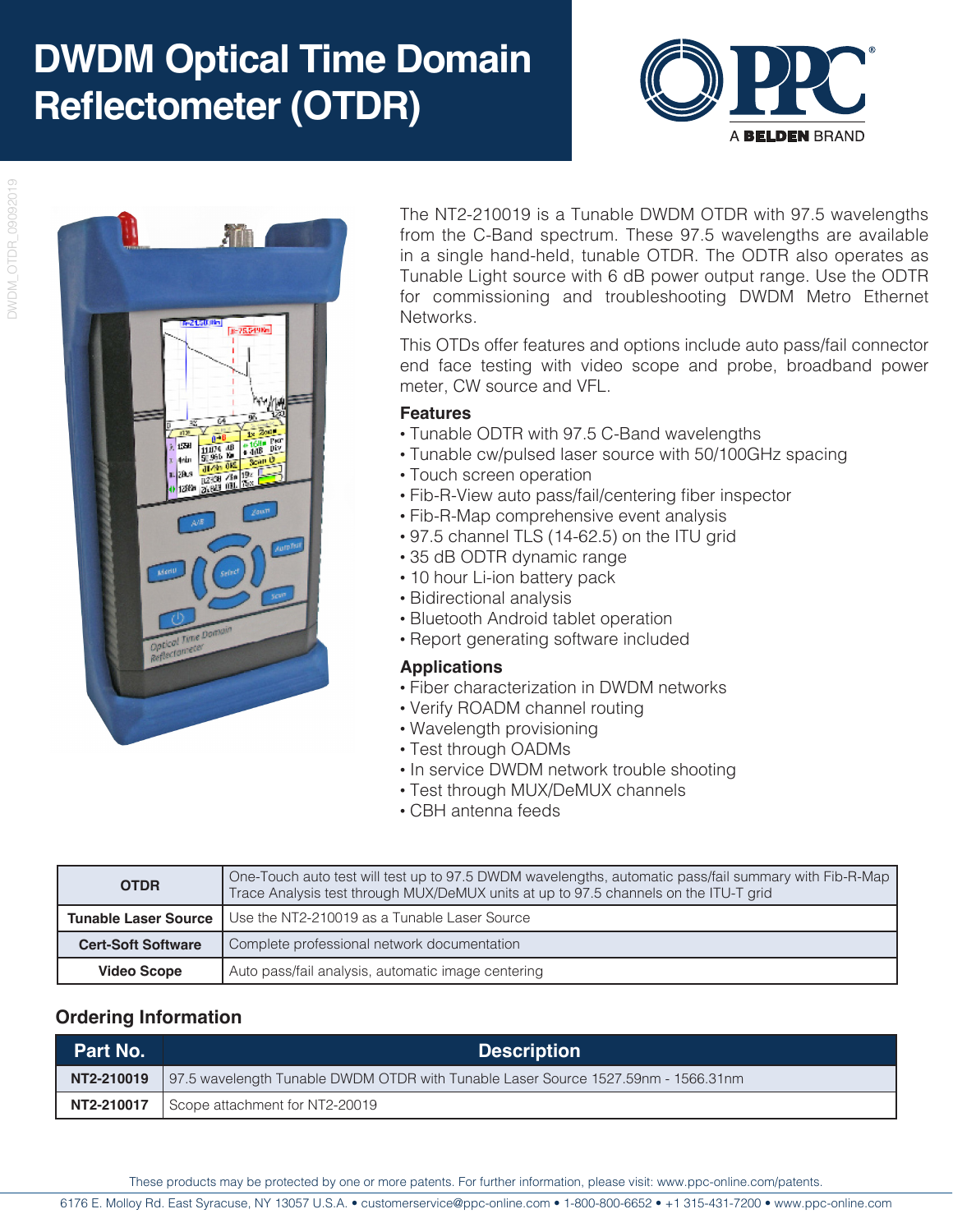## **DWDM Optical Time Domain Reflectometer (OTDR)**



## **Product Application Drawing**



#### **OTDR Specifications**

| <b>Standard Wavelengths</b>     | 1527.59 - 1566.31nm @ 0.4 and 0.8nm Spacing (Channels 14-62.5) |
|---------------------------------|----------------------------------------------------------------|
| Dynamic Range                   | 35 dB                                                          |
| Pulse Width                     | $5 - 20,000$ ns                                                |
| Units of Measurement            | km, kf, mi                                                     |
| Event Dead Zone                 | 1 <sub>m</sub>                                                 |
| <b>Attenuation Dead Zone</b>    | 4m                                                             |
| Resolution                      | $.125 - 32m$                                                   |
| Distance Uncertainty            | $\pm$ (0.75m + 0.005% x distance + sampling resolution)        |
| Full Scale Distance Range       | 1-240km SM                                                     |
| Typical Real-TIme Refresh Rate  | $2$ Hz                                                         |
| Group Index of Refraction (GIR) | $1.024 - 2.048$                                                |
| Linearity                       | $\pm 0.05$ dB/dB                                               |
| Memory Capacity (Internal)      | ~1000                                                          |

**Note:** Specifications may change without notice.

| <b>TLS Specifications</b>             |                                       |  |  |  |
|---------------------------------------|---------------------------------------|--|--|--|
| <b>Frequency Range</b>                | 191.4 - 196.25 THz (Channels 14-62.5) |  |  |  |
| Accuracy                              | $1.5$ GHz                             |  |  |  |
| Line Width                            | 1 MHz                                 |  |  |  |
| Side Mode Suppression Ration          | 45 dB                                 |  |  |  |
| Maximum Output Power                  | 13 dBm (Typ)                          |  |  |  |
| Output Power Range                    | 6 dB                                  |  |  |  |
| Power Setting Resolution              | $0.01$ dB                             |  |  |  |
| Power Variation Over Wavelength Range | $\pm 0.5$ dB                          |  |  |  |
| Minimum Channel Spacing               | 50 GHz (0.4nm)                        |  |  |  |
| Fiber Type                            | $9/125 \mu m$                         |  |  |  |
| ± Relative Intensity Noise            | $-140$ dB/Hz                          |  |  |  |
| $\blacksquare$                        |                                       |  |  |  |

**Note:** Specifications may change without notice.

These products may be protected by one or more patents. For further information, please visit: www.ppc-online.com/patents.